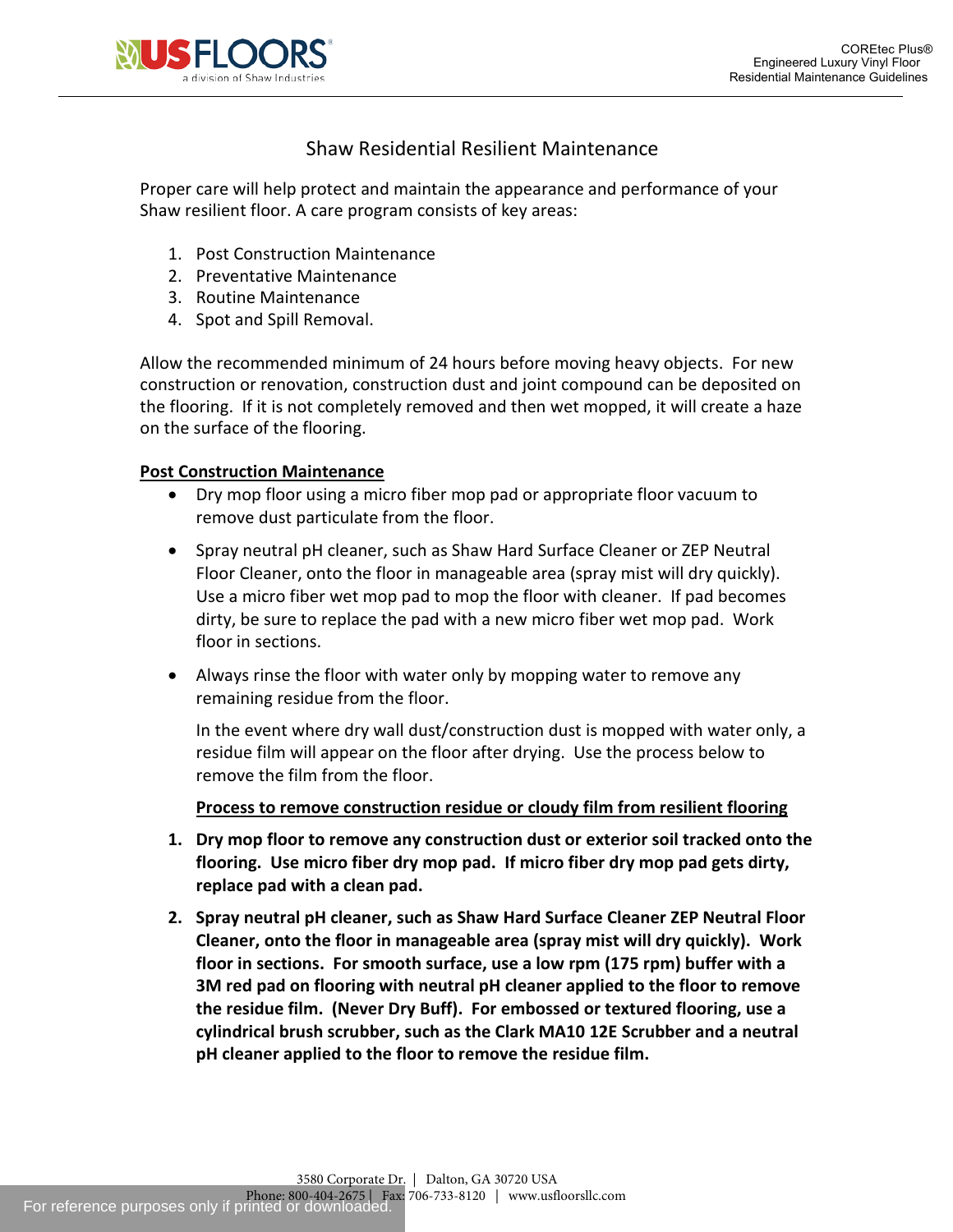

**3. Using a wet micro fiber mop pad, rinse with water only to remove any remaining residue from the flooring. When wet mop pad becomes dirty, be sure to replace the pad with a new micro fiber wet mop pad.**

## **4. Repeat steps #2 and #3, if necessary.**

When the resilient flooring is cleaned properly, the floor will have the same visual as right out of the box!

#### **Preventative Maintenance:**

- Always protect floors when moving heavy objects to prevent permanent scratches and tears. The use of plywood and heavy cardboard are examples of protective barriers.
- Use appropriate wide floor protectors under tables, chairs, and any other heavy home furnishing to avoid permanent damage.
- Walk-off mats should be used at all entrances to absorb soil and moisture. If mats are placed directly on top of the resilient floors, use mats without latex or rubber backings to avoid possible discoloration.
- Use appropriate window coverings to avoid direct sunlight as this can fade the color of the flooring.

#### **Routine Maintenance:**

- Daily removal of dirt and dust is important to prevent particles from abrading the surface of resilient floors. Sweeping, dust mopping, and vacuuming are recommendations to remove soil particles that can result in scratches and worn appearances. Do not use vacuums with rotating beater bars on hard surfaces.
- Periodic wet cleaning will be necessary to help maintain the floor's appearance. Always pre-vacuum or dust mop before any type of wet cleaning. Appropriate vinyl floor cleaning equipment and cleaning agents (neutral pH cleaners) are recommended. Do not use abrasive cleaners or cleaning agents that leave dull residues on the surface of the floors. Follow the cleaning manufacturer's instructions for damp mopping and application. If rinsing is necessary, use clean water and expedite drying with air movers or fans.
- Shaw R2x Hard Surfaces Flooring Cleaner or ZEP Neutral Floor Cleaner are recommended for general spotting and cleaning.
- Avoid using mop and shine products on your resilient flooring.